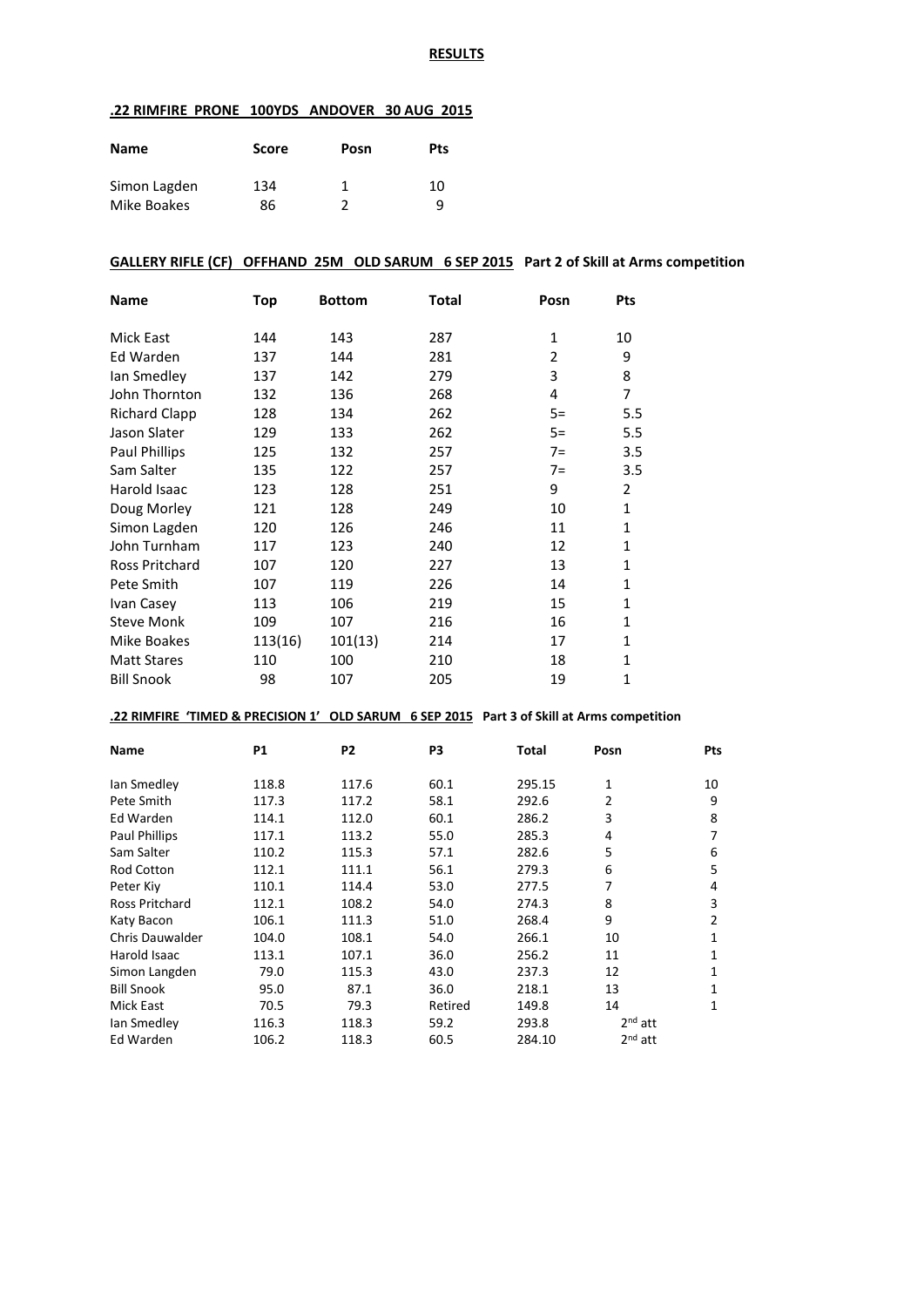## **SKILL AT ARMS AGGREGATE RESULTS 2015**

As the maximum score for the competitions varies, the results are expressed as a percentage of the maximum possible

| <b>Name</b>           | F/Open | <b>GRCF-Offhand</b> | .22 T&P1 | <b>Total</b> | Posn           |
|-----------------------|--------|---------------------|----------|--------------|----------------|
| lan Smedley           | 90.6   | 93.0                | 98.3     | 281.9        | 1              |
| Pete Smith            | 89.3   | 75.3                | 97.3     | 261.9        | $\overline{2}$ |
| <b>Paul Phillips</b>  | 80.0   | 85.6                | 95.0     | 260.6        | 3              |
| <b>Mick East</b>      | 88.0   | 95.6                | 49.6     | 233.2        | 4              |
| Harold Isaac          | 58.6   | 83.6                | 85.3     | 227.6*       | $5=$           |
| Simon Lagden          | 66.6   | 82.0                | 79.0     | 227.6        | $5=$           |
| Ed Warden             |        | 93.6                | 95.3     | 188.9        | 7              |
| Sam Salter            |        | 85.6                | 94.0     | 179.6        | 8              |
| <b>Ross Pritchard</b> |        | 75.6                | 91.3     | 166.9        | 9              |
| <b>Bill Snook</b>     |        | 68.3                | 72.6     | 140.9        | 10             |
| Ivan Casey            | 57.3   | 73.0                |          | 130.3        | 11             |
| <b>Mike Boakes</b>    | 28.0   | 71.3                |          | 99.3         | $12 =$         |
| Gary Jefferies        | 93.3   |                     | -----    | 99.3         | $12 =$         |
| Rod Cotton            |        |                     | 93.0     | 93.0         | 14             |
| Peter Kiy             |        |                     | 92.3     | 92.3         | 15             |
| Katy Bacon            |        |                     | 89.3     | 89.3         | $16=$          |
| John Thornton         |        | 89.3                |          | 89.3         | $16=$          |
| Chris Dauwalder       |        | -----               | 88.6     | 88.6         | 18             |
| <b>Richard Clapp</b>  |        | 87.3                |          | 87.3         | $19=$          |
| Jason Slater          |        | 87.3                |          | 87.3         | $19=$          |
| <b>Graham Downer</b>  | 82.6   | -----               |          | 82.6         | 21             |
| John Turnham          |        | 80.0                |          | 80.0         | 22             |
| <b>Steve Monk</b>     |        | 72.0                |          | 72.0         | 23             |
| <b>Matt Stares</b>    |        | 70.0                |          | 70.0         | 24             |

**\* .3 and .6 are 1/3 and 2/3rds respectively, therefore .6 + .6 + .3 equals 5/3rds or 1.6.**

## **SPORTING RIFLE 300YDS CENTURY 13 SEP 2015 Shot PRONE only**

| <b>Name</b>          | Score | Posn      | Pts          |
|----------------------|-------|-----------|--------------|
| lan Smedley          | 180.2 | 1         | 10           |
| Simon Rogers         | 169.1 | 2         | 9            |
| Gary Jefferies       | 166.1 | 3         | 8            |
| Chris Blackler       | 165.0 | 4         | 7            |
| Lisa Brady           | 130.0 | 5         | 6            |
| Sasha Brady          | 121.0 | 6         | 5            |
| Brendon Brady        | 109.0 | 7         | 4            |
| Ivan Casey           | 107.0 | 8         | 3            |
| Harold Isaac         | 103.0 | 9         | 2            |
| <b>Paul Phillips</b> | 96.0  | 10        | 1            |
| <b>Paul Storrer</b>  | 95.0  | 11        | 1            |
| Mike Boakes          | 77.0  | 12        | 1            |
| <b>Tristan Foley</b> | 52.0  | 13        | $\mathbf{1}$ |
| Martin Wilson        | 45.0  | 14        | 1            |
| Graham Downer        | 0.0   | 15        | 1            |
| lan Smedley          | 174.1 | $2nd$ att |              |
| Ivan Casey           | 124.0 | $2nd$ att |              |

## **McQUEENS 300YDS CENTURY 13 SEP 2015**

| <b>Name</b>         | Score | Posn   | Pts            |
|---------------------|-------|--------|----------------|
| lan Smedley         | 86.1  | 1      | 10             |
| Simon Rogers        | 82.0  | 2      | 9              |
| Paul Phillips       | 67.0  | 3      | 8              |
| Gary Jefferies      | 66.0  | 4      | 7              |
| <b>Paul Storrer</b> | 61.0  | 5      | 6              |
| Ivan Casey          | 59.0  | 6      | 5              |
| Mike Boakes         | 43.0  | 7      | 4              |
| Chris Blackler      | 40.0  | 8      | 3              |
| Harold Isaac        | 14.0  | 9      | $\overline{2}$ |
| Sasha Brady         | 6.0   | 10     | 1              |
| Brendon Brady       | 0.0   | $11 =$ | 1              |
| Graham Downer       | 0.0   | $11 =$ | 1              |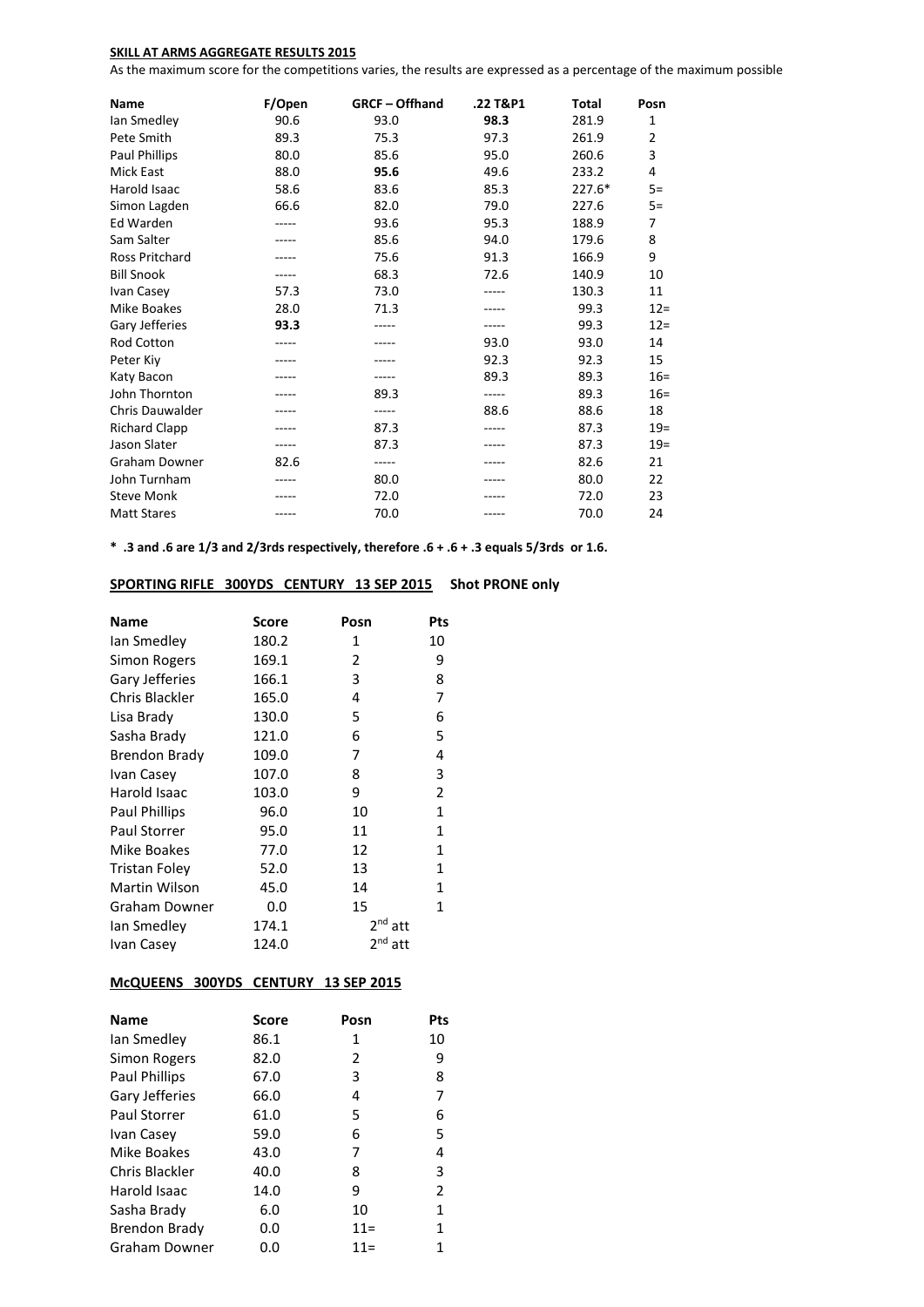## **.22 RIMFIRE PRONE 100YDS ANDOVER 20 SEP 2015**

| <b>Name</b> | <b>Score</b> | Posn | <b>Pts</b> |
|-------------|--------------|------|------------|
| Lee Tapper  | 142          | 1    | 10         |
| Ivan Casey  | 117          | 2    | 9          |
| Mike Boakes | 100          |      |            |

## **.22 RIMFIRE OFFHAND 25M OLD SARUM 27 SEP 2015**

| Name                 | <b>Top</b> | <b>Bottom</b> | Total | Posn           | Pts            |
|----------------------|------------|---------------|-------|----------------|----------------|
| Mick East            | 146        | 146           | 292   | 1              | 10             |
| Ed Warden            | 146        | 141           | 287   | $\overline{2}$ | 9              |
| lan Smedley          | 143        | 143           | 286   | 3              | 8              |
| Rod Cotton           | 141        | 140           | 281   | $6=$           | 6              |
| <b>Steve Mercer</b>  | 143        | 138           | 281   | $6=$           | 6              |
| Sam Salter           | 139        | 142           | 281   | $6=$           | 6              |
| Lee Tapper           | 137        | 142           | 279   | 7              | 4              |
| Jason Slater         | 135        | 143           | 278   | 8              | 3              |
| Pete Smith           | 140        | 136           | 276   | 9              | $\overline{2}$ |
| <b>Paul Phillips</b> | 131        | 141           | 272   | 10             | $\mathbf{1}$   |
| <b>Steve Monk</b>    | 140(16)    | 125(14)       | 265   | 11             | $\mathbf{1}$   |
| Harold Isaac         | 134        | 129           | 263   | 12             | 1              |
| Simon Lagden         | 128        | 134           | 262   | 13             | $\mathbf{1}$   |
| Geo Mass             | 122        | 127           | 249   | 14             | 1              |
| Sara Mass (G)        | 119        | 113           | 232   | 15             | --             |
| <b>Andy Davis</b>    | 116        | 115           | 231   | 16             | $\mathbf{1}$   |
| <b>Tony Butler</b>   | 114        | 115           | 229   | 17             | 1              |
| Mike Boakes          | 115        | 112           | 227   | 18             | $\mathbf{1}$   |
| lan Smedley          | 146        | 148           | 294   | $2nd$ att      |                |
| Pete Smith           | 142        | 142           | 282   | $2nd$ att      |                |

## **.22 RIMFIRE 'MULTI-TARGET' OLD SARUM 27 SEP 2015**

| <b>Name</b>       | Left<br>Right<br><b>Total</b> |      | Posn   | <b>Pts</b> |    |
|-------------------|-------------------------------|------|--------|------------|----|
| Mick East         | 59.5                          | 55.5 | 114.10 | 1          | 10 |
| lan Smedley       | 54.4                          | 54.6 | 108.10 | 2          | 9  |
| Ed Warden         | 52.6                          | 55.5 | 107.11 | 3          | 8  |
| Pete Smith        | 52.4                          | 46.2 | 98.6   | 4          |    |
| Lee Tapper        | 50.2                          | 48.2 | 98.4   | 5          | 6  |
| Harold Isaac      | 35.0                          | 50.2 | 85.2   | 6          | 5  |
| Paul Phillips     | 40.0                          | 44.1 | 84.1   | 7          | 4  |
| <b>Rod Cotton</b> | 44.0                          | 38.1 | 82.1   | 8          | 3  |
| <b>Andy Davis</b> | 39.1                          | 36.0 | 75.1   | 9          | 1  |
| Geo Mass          | 37.0                          | 37.1 | 74.1   | 10         | 1  |
| Mike Boakes       | 25.0                          | 23.0 | 48.0   | 11         | 1  |
| Sara Maas (G)     | 26.0                          | 11.0 | 37.0   | 12         |    |
| Ed Warden         | 48.5                          | 49.2 | 97.7   | $2nd$ att  |    |

## **.22 RIMFIRE BENCHREST GROUPING 25M OLD SARUM 27 SEP 2015 Semi-auto only**

| <b>Name</b>        | <b>Rifle</b> | Ammo                  | Gp1   | Gp <sub>2</sub> | Gp <sub>3</sub> | Gp4   | Agg     | Posn | Pts |
|--------------------|--------------|-----------------------|-------|-----------------|-----------------|-------|---------|------|-----|
| Mick East          | MOA 10/22    | <b>SK Rifle Match</b> | 0.228 | 0.120           | 0.352           | 0.223 | 0.23075 |      | 10  |
| Pete Smith         | Anschutz     |                       | 0.263 | 0.418           | 0.232           | 0.817 | 0.43250 |      | 9   |
| Ian Smedley        | Colt M4      | <b>RWS Semi-auto</b>  | 0.496 | 0.308           | 0.558           | 0.408 | 0.44250 |      | 8   |
| Harold Isaac       | Ruger 10/22  | <b>CCI</b>            | 0.947 | 0.482           | 0.250           | 0.904 | 0.64575 | 4    |     |
| Paul Phillips      | Colt AR15    | <b>RWS 50</b>         | 0.529 | 0.584           | 1.008           | 0.491 | 0.65300 |      | -6  |
| <b>Tony Butler</b> | Anschutz 525 | <b>RWS 50</b>         | 0.949 | 1.047           | 0.592           | 0.801 | 0.84725 | 6    | -5  |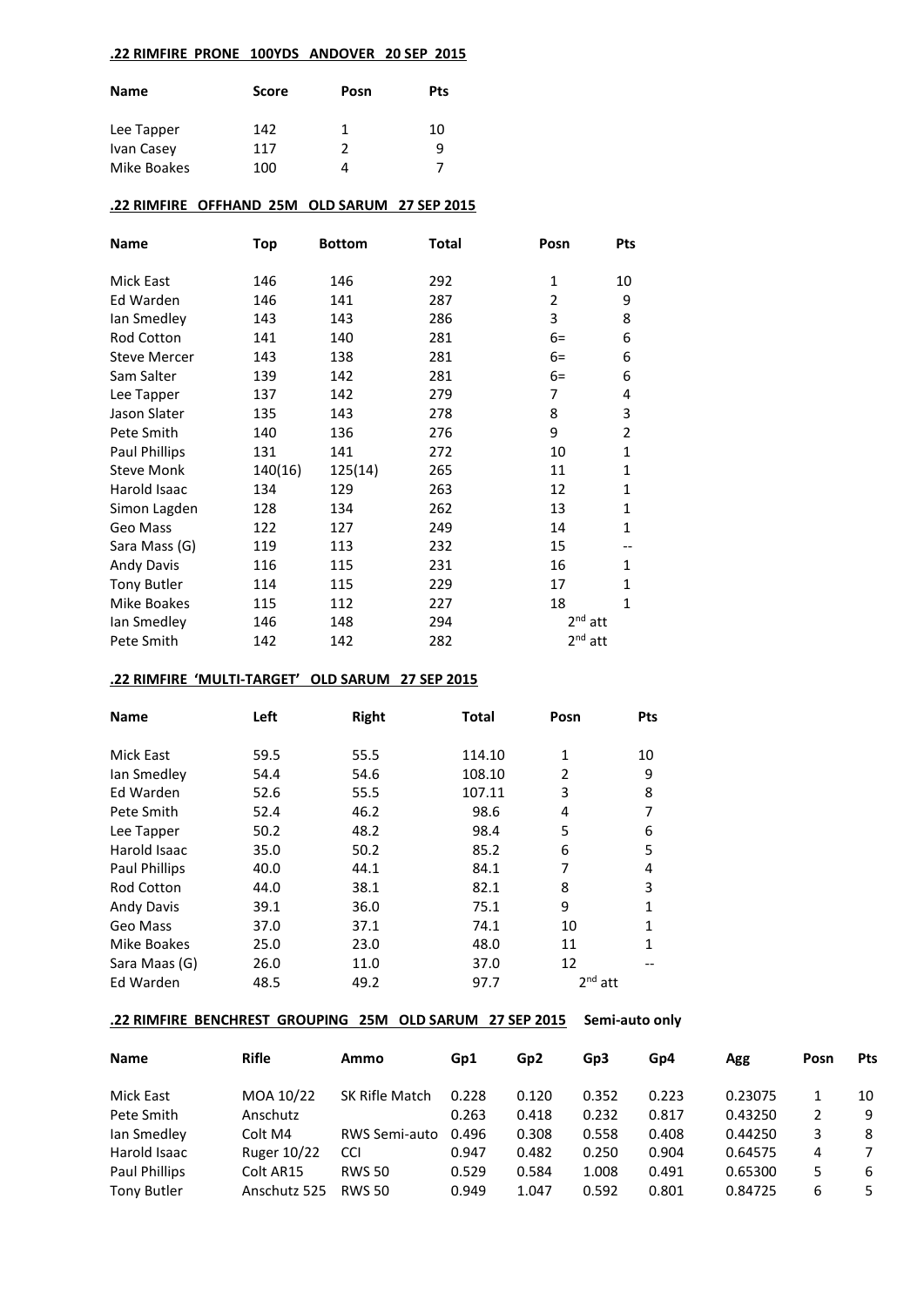# **GALLERY RIFLE (CF) OFFHAND 25M OLD SARUM 11 OCT 2015**

| <b>Name</b>          | Top     | <b>Bottom</b> | <b>Total</b> | Posn           | <b>Pts</b>   |
|----------------------|---------|---------------|--------------|----------------|--------------|
| <b>Mick East</b>     | 146     | 149           | 295 *        | 1              | 10           |
| Ed Warden            | 188(20) | 93(10)        | 281          | $\overline{2}$ | 9            |
| <b>Steve Mercer</b>  | 139     | 141           | 280          | 3              | 8            |
| Matt Mercer          | 135     | 144           | 279          | 4              | 7            |
| lan Smedley          | 131     | 138           | 269          | 5              | 6            |
| Pete Smith           | 146(16) | 121(14)       | 267          | 6              | 5            |
| Justin Hayzen        | 133     | 128           | 261          | $7=$           | 3            |
| Sam Salter           | 128     | 133           | 261          | $7=$           | 3            |
| John Thornton        | 130     | 131           | 261          | $7=$           | 3            |
| Harold Isaac         | 124     | 133           | 257          | 10             | $\mathbf{1}$ |
| Ivan Casey           | 128     | 120           | 248          | 11             | $\mathbf{1}$ |
| Paul Phillips        | 121     | 122           | 243          | 12             | $\mathbf{1}$ |
| <b>Matt Stares</b>   | 110     | 122           | 232          | 13             | $\mathbf{1}$ |
| <b>Rod Cotton</b>    | 117     | 114           | 231          | 14             | $\mathbf{1}$ |
| <b>Brendon Brady</b> | 113     | 115           | 228          | 15             | $\mathbf{1}$ |
| Sasha Brady (J)      | 98      | 112           | 210          | 16             | $\mathbf{1}$ |
| Mike Boakes          | 96      | 108           | 204          | 17             | $\mathbf{1}$ |
| Mark Westen          | 88      | 109           | 197          | 18             | $\mathbf{1}$ |
| Lisa Brady           | 75      | 82            | 157          | 19             | 1            |

\* Equals club record.

# **GALLERY RIFLE (CF) 'AMERICA MATCH' OLD SARUM 11 OCT 2015**

| Name                 | Top | Centre | <b>Bottom</b> | <b>Total</b> | Posn         | Pts              |
|----------------------|-----|--------|---------------|--------------|--------------|------------------|
| Mick East            | 98  | 89     | 91            | 278          | $1=$         | 9.5              |
| <b>Steve Mercer</b>  | 97  | 92     | 89            | 278          | $1=$         | 9.5              |
| Matt Mercer          | 94  | 91     | 88            | 273          | 3            | 8                |
| Ed Warden            | 92  | 91     | 84            | 267          | 4            | 7                |
| lan Smedley          | 94  | 91     | 80            | 265          | 5            | 6                |
| Sam Salter           | 89  | 78     | 88            | 255          | 6            | 5                |
| Pete Smith           | 81  | 86     | 86            | 253          | 7            | 4                |
| Paul Phillips        | 81  | 83     | 75            | 239          | 8            | 3                |
| <b>Brendon Brady</b> | 84  | 73     | 80            | 237          | $9=$         | 1.5              |
| Lloyd Davy           | 81  | 82     | 74            | 237          | $9=$         | 1.5              |
| <b>Rod Cotton</b>    | 76  | 73     | 76            | 225          | 11           | 1                |
| Harold Isaac         | 87  | 62     | 71            | 220          | 12           | 1                |
| Peter Kiy            | 86  | 60     | 66            | 212          | 13           | 1                |
| Justin Hayzen        | 64  | 73     | 71            | 208          | 14           | 1                |
| Mark Westen          | 85  | 54     | 54            | 193          | 15           | 1                |
| Mike Boakes          | 80  | 68     | 42            | 190          | 16           | 1                |
| Sean Dunn            | 51  | 63     | 37            | 151          | 17           | 1                |
| Mick East            | 98  | 97     | 95            | 290          | $2nd$ att    | .22 $R/F$        |
| Ed Warden            | 90  | 89     | 91            | 270          | $2nd$ att    | 30-30 downloaded |
| lan Smedley          | 91  | 70     | 67            | 228          | $2nd$ att    |                  |
| Peter Kiy            | 90  | 73     | 60            | 223          | $2nd$ att    |                  |
| Sean Dunn            | 74  | 63     | 64            | 201          | $2^{nd}$ att |                  |
|                      |     |        |               |              |              |                  |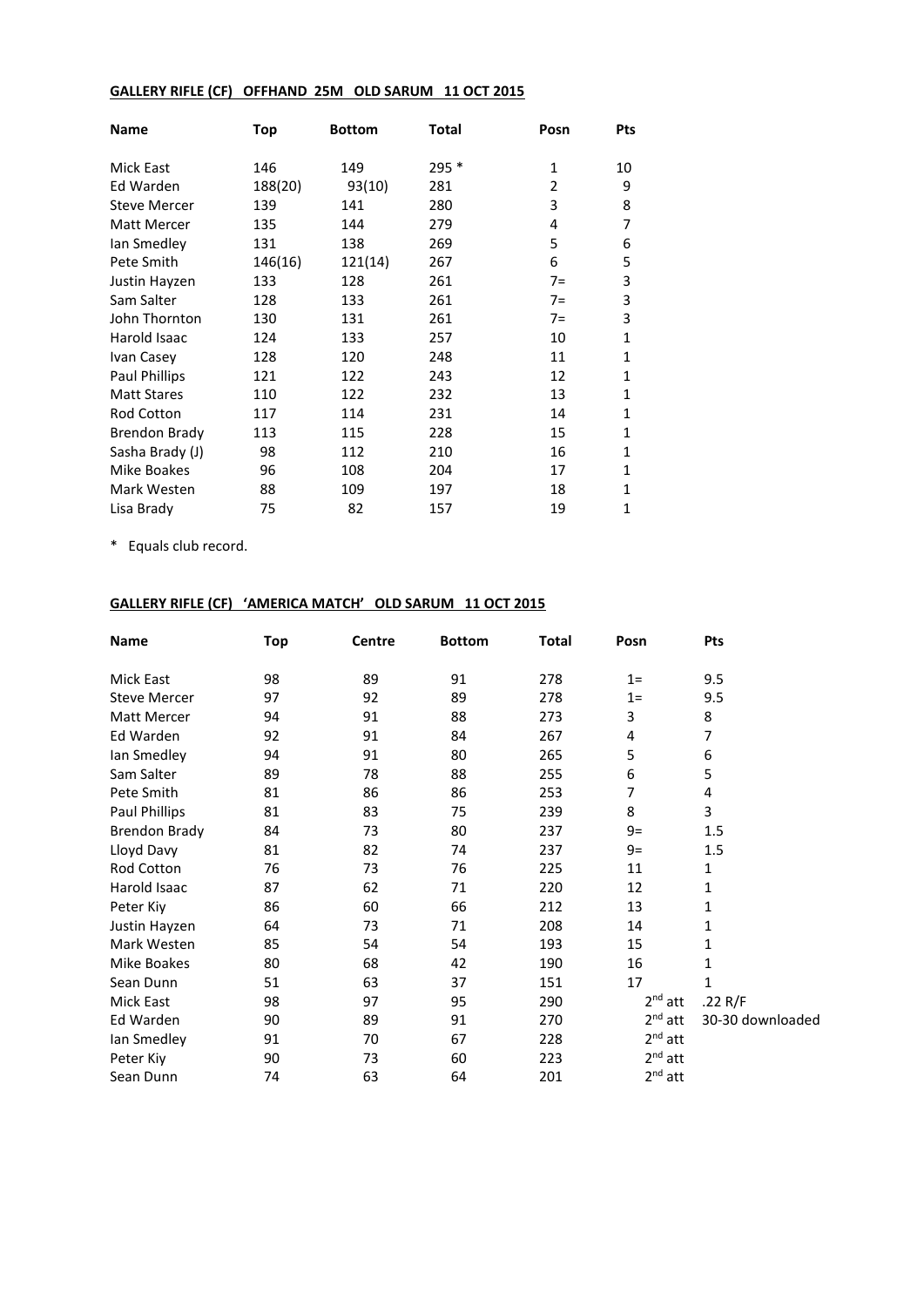#### **F CLASS 600YDS CENTURY 18 OCT 2015**

| <b>Name</b>           | <b>Class</b> | <b>Rifle</b>   | <b>Calibre</b> | <b>Bullet Wt</b> | Score    | Posn           | <b>Pts</b>            |
|-----------------------|--------------|----------------|----------------|------------------|----------|----------------|-----------------------|
| <b>Mick East</b>      | F/O          | Shilen DGA     | 6 Dasher       | 105              | $75.11*$ | 1              | 10                    |
| <b>Ross Pritchard</b> | F/O          | <b>Barnard</b> | 6.5x47         | 140              | 74.6     | $\overline{2}$ | 9                     |
| <b>Mick East</b>      | F/TR         | Remmy 700      | .308           | 155              | 70.1     | 3              | ---                   |
| Chris Dauwalder       | F/O          | <b>RPA</b>     | .284           | 180              | 69.3     | 4              | 8                     |
| lan Smedley           | F/TR         | Barnard        | .308           | 190              | 68.4     | 5              | $\overline{7}$        |
| <b>Graham Downer</b>  | F/O          | <b>RPA</b>     | .284           | 180              | 66.3     | $6=$           | 5.5                   |
| Pete Smith            | F/TR         | Dolphin Nesika | .308           | 168              | 66.3     | $6=$           | 5.5                   |
| Gary Jefferies        | F/TR         | Remmy 700      | .308           | 185              | 66.2     | 8              | 4                     |
| <b>Tristan Foley</b>  | F/TR         | Varberger      | .308           | 168              | 63.2     | $9=$           | 2.5                   |
| Simon Rogers          | F/TR         | Remmy 700      | .308           | 155              | 63.2     | $9=$           | 2.5                   |
| Jeremy Levine         | F/TR         |                | .308           | 175              | 60.2     | 11             | $\mathbf{1}$          |
| Sam Salter            | F/O          | <b>RPA</b>     | 6.5x55         | 139              | 59.6     | 12             | $\mathbf{1}$          |
| Gary Jefferies        | F/O          | Carl Gustaf    | 6.5x55         | 136              | 54.1     | 13             | $---$                 |
| Ivan Casey            | F/TR         | Remmy 700      | .308           | 149              | 50.1     | 14             | $\mathbf 1$           |
| Paul Storrer          | F/TR         | Enfield        | .308           | 155              | 47.0     | 15             | $\mathbf 1$           |
| Mike Boakes           | F/TR         | Steyr          | .308           | 168              | 45.0     | 16             | $***$<br>$\mathbf{1}$ |
| Katy Bacon            | F/TR         | Mauser         | .308           | 145              | 31.0     | 17             | $\mathbf{1}$          |
| Ross Pritchard        | F/O          | Barnard        | .284           | 180              | 70.5     |                | $2nd$ att             |
| Sam Salter            | F/O          | <b>RPA</b>     | 6.5x55         | 139              | 69.3     |                | $2nd$ att             |
| <b>Mick East</b>      | F/TR         | Tikka          | .223           | 90               | 65.1     |                | $2nd$ att             |
| <b>FTR</b>            |              |                |                |                  |          |                |                       |
| Mick East             | F/TR         | Remmy 700      | .308           | 155              | 70.1     | 1              | 10                    |
| Ian Smedley           | F/TR         | Barnard        | .308           | 190              | 68.4     | $\overline{2}$ | 9                     |
| Pete Smith            | F/TR         | Dolphin Nesika | .308           | 168              | 66.3     | 3              | 8                     |
| Gary Jefferies        | F/TR         | Remmy 700      | .308           | 185              | 66.2     | 4              | $\overline{7}$        |
| <b>Tristan Foley</b>  | F/TR         | Varberger      | .308           | 168              | 63.2     | $5=$           | 5.5                   |
| <b>Simon Rogers</b>   | F/TR         | Remmy 700      | .308           | 155              | 63.2     | $5=$           | 5.5                   |
| Jeremy Levine         | F/TR         |                | .308           | 175              | 60.2     | 7              | 4                     |
| Ivan Casey            | F/TR         | Remmy 700      | .308           | 149              | 50.1     | 8              | $\mathsf 3$           |
| Paul Storrer          | F/TR         | Enfield        | .308           | 155              | 47.0     | 9              | $\overline{2}$        |
| <b>Mike Boakes</b>    | F/TR         | Steyr          | .308           | 168              | 45.0     | 10             | $***$<br>$\mathbf{1}$ |
| Katy Bacon            | F/TR         | Mauser         | .308           | 145              | 31.0     | 11             | $\mathbf{1}$          |
| <b>Mick East</b>      | F/TR         | Tikka          | .223           | 90               | 65.1     |                | $2nd$ att             |

\* New club record.

\*\* Was handed in as 2<sup>nd</sup> attempt, but there was no 1<sup>st</sup> attempt submitted

## **.22 RIMFIRE BENCHREST GROUPING 25M OLD SARUM 1 NOV 2015 Any rifle**

| <b>Name</b>         | <b>Rifle</b>             | Ammo                  | Gp1   | Gp <sub>2</sub> | Gp3   | Gp4   | Agg       | Posn | <b>Pts</b>     |
|---------------------|--------------------------|-----------------------|-------|-----------------|-------|-------|-----------|------|----------------|
| <b>Mick East</b>    | <b>BSA Int Mk2</b>       | <b>SK Rifle Match</b> | 0.080 | 0.175           | 0.072 | 0.121 | $0.1120*$ | 1    | 10             |
| lan Smedley         | Anschutz 54              | RWS Match 50          | 0.153 | 0.108           | 0.234 | 0.184 | 0.1698    | 2    | 9              |
| Paul Phillips       | <b>BSA</b>               | <b>RWS 50</b>         | 0.305 | 0.136           | 0.248 | 0.252 | 0.2353    | 3    | 8              |
| Ross Pritchard      | Anschutz 54              | <b>RWS Match</b>      | 0.241 | 0.253           | 0.206 | 0.315 | 0.2538    | 4    | 7              |
| Brendon Brady       | Anschutz 54              | <b>RWS 50</b>         | 0.264 | 0.345           | 0.307 | 0.228 | 0.2860    | 5    | 6              |
| <b>Tony Butler</b>  | Anschutz 1813 Eley Match |                       | 0.542 | 0.226           | 0.155 | 0.318 | 0.3103    | 6    | 5              |
| Chris Dauwalder     | Ruger 10/22              | Tenex                 | 0.239 | 0.491           | 0.338 | 0.210 | 0.3195    | 7    | 4              |
| Steve Winder        | CZ                       | <b>CCI Mini Mag</b>   | 0.364 | 0.391           | 0.695 | 0.308 | 0.4395    | 8    | 3              |
| <b>Rod Cotton</b>   | Ruger 10/22              | Eley Sport            | 0.514 | 0.417           | 0.610 | 0.469 | 0.5025    | q    | $\overline{2}$ |
| Justin Hayzen       | Anschutz 54              | <b>CCI Mini Mag</b>   | 0.631 | 0.597           | 1.222 | 0.865 | 0.8288    | 10   | $\mathbf{1}$   |
| Francis Saunders(G) | Ruger 10/22              | Win X                 | 1.147 | 1.600           | 0.766 | 1.222 | 1.1838    | 11   | 1              |